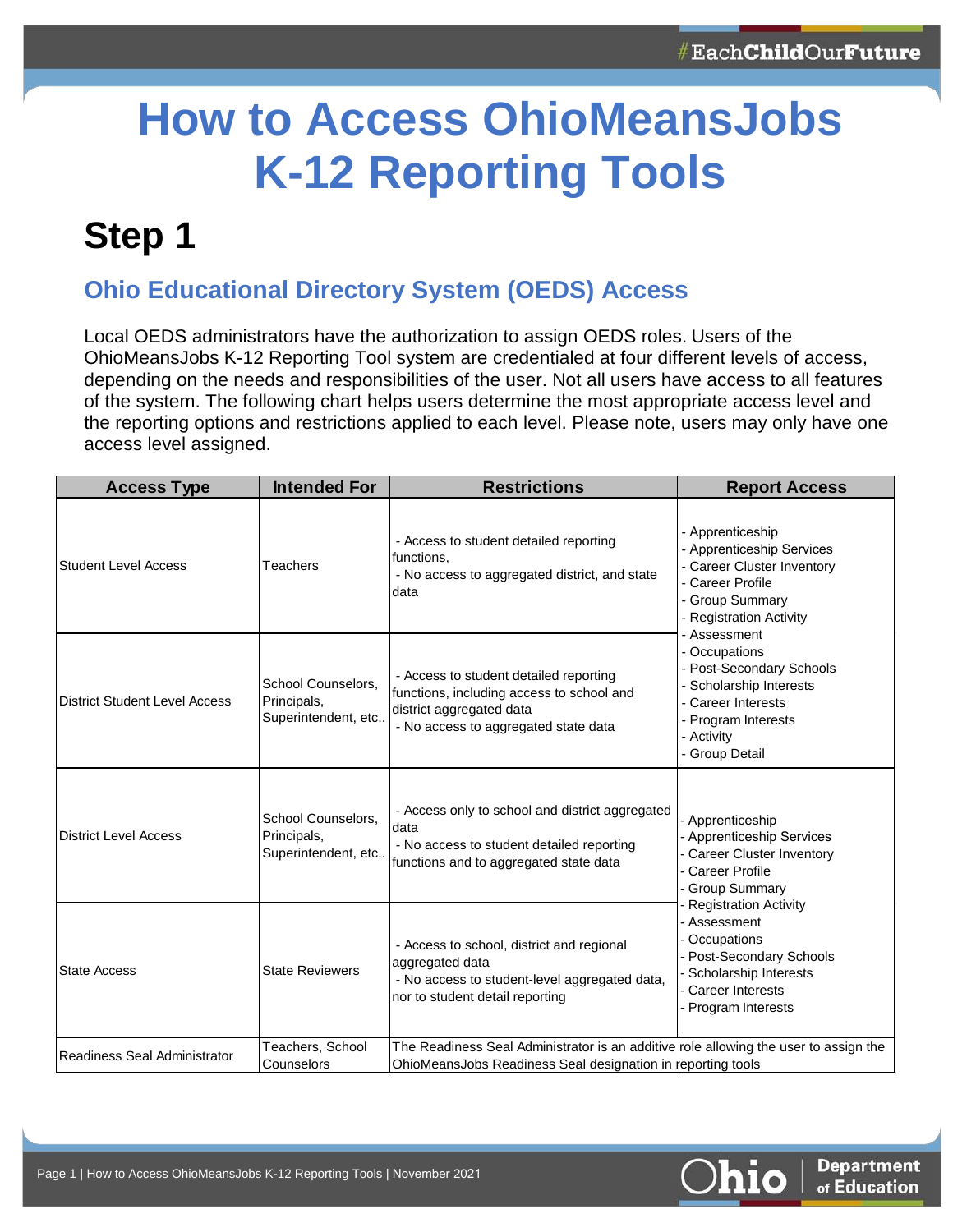## **Step 2**

#### **OH|ID OhioMeansJobs K-12 Application**

Once the role is assigned in OEDS, access the OhioMeansJobs K-12 portal through OH|ID. Go to <https://safe.ode.state.oh.us/portal> and complete the following steps.

1. Click on the OH|ID Portal for "teachers, superintendents, parents, or other customers of the Department of Education."

| $\circ$<br>https://safe.ode.state.oh.us/portal                                                                                                                                                                                                                                                                                                                                                                                                                                                                                                                                                                                                                             |                                                                                                                                                                                                                                                                    | 田 | $$ 5 |
|----------------------------------------------------------------------------------------------------------------------------------------------------------------------------------------------------------------------------------------------------------------------------------------------------------------------------------------------------------------------------------------------------------------------------------------------------------------------------------------------------------------------------------------------------------------------------------------------------------------------------------------------------------------------------|--------------------------------------------------------------------------------------------------------------------------------------------------------------------------------------------------------------------------------------------------------------------|---|------|
| MAdobe COMWA COM C WW<br><b>Department</b><br>)hio<br>of Education                                                                                                                                                                                                                                                                                                                                                                                                                                                                                                                                                                                                         | Home   About ODE   State Agencies   Online Services   Ohio.gov                                                                                                                                                                                                     |   |      |
|                                                                                                                                                                                                                                                                                                                                                                                                                                                                                                                                                                                                                                                                            | <b>CONTACT US</b>                                                                                                                                                                                                                                                  |   |      |
|                                                                                                                                                                                                                                                                                                                                                                                                                                                                                                                                                                                                                                                                            | PLEASE SELECT THE OPTION THAT BEST APPLIES TO YOU:                                                                                                                                                                                                                 |   |      |
| Redesigned OH ID<br><b>Coming Soon</b><br><b>TAKE A TOUR</b><br>A teacher, superintendent, parent, or<br>other customer of the Department of<br><b>Education:</b><br>The SAFE portal has now been integrated with OH(ID. In<br>order to access your existing SAFE applications, please<br>click the button below to access the new OHJD platform.<br>Important: Your SAFE credentials will not work in the<br>OHIID platform.<br>Please create a new OHID account if you do not already<br>have one.<br><b>OHID PORTAL</b><br>Need Help2 Visit the Department of Education Philip Portal<br>Help webpage for information on how to access and<br>navigate the OHJD portal. | An employee of the Department of<br><b>Education:</b><br>The SAFE portal has now been integrated with myOhio. In<br>order to access your existing SAFE applications, please<br>click the button below to access the new myOhio platform.<br><b>MYOHIO PLATFORM</b> |   |      |

2. Sign in with the user's OH|ID and password. New users may create an OH|ID account by clicking on the link to "Create an OH|ID account."

| Log in with your OH   ID    |   |
|-----------------------------|---|
|                             |   |
| User ID                     |   |
| <b>FORGOT YOUR USER ID?</b> |   |
| Password                    |   |
|                             | R |
| <b>FORGOT PASSWORD?</b>     |   |
| <b>ALog</b> In              |   |

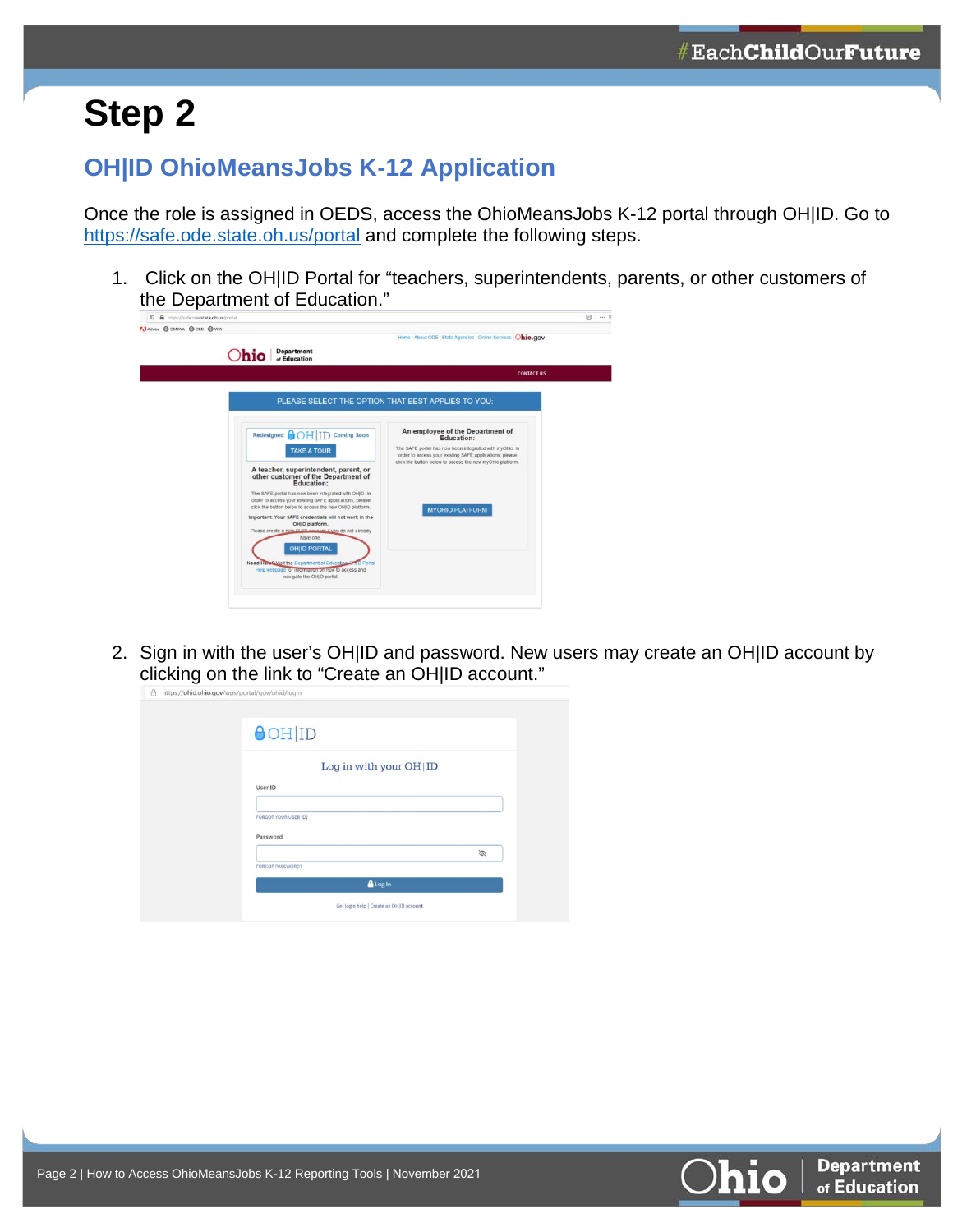3. Locate "Your Favorite OH|ID sites and applications" and select the OhioMeansJobs K-12 application. If the application is not listed, click "View All Apps" found to the right of "Your Favorite OH|ID sites and applications"

| $\circ$<br>⋒     | A https://ohid.ohio.gov/wps/myportal/gov/ohid/manage-account/ |                                                                      | 曲<br>立<br>☆                               |
|------------------|---------------------------------------------------------------|----------------------------------------------------------------------|-------------------------------------------|
|                  |                                                               |                                                                      | An Official Site of Chio.gov              |
| $\odot$ HID      |                                                               | MANAGE OH ID ACCOUNT<br><b>SECURITY</b><br><b>DEVELOPERS</b><br>HELP |                                           |
| <b>DASHBOARD</b> | <b>SITES &amp; APPLICATIONS</b><br><b>SECURITY LEVEL</b>      | <b>RECENT ACTIVITY</b><br><b>DEVICES</b>                             |                                           |
| Hello!           |                                                               |                                                                      |                                           |
|                  |                                                               | Your favorite OH ID sites and applications                           | <b>VIEW ALL APPS</b>                      |
| Security Level   | Basic Intermediate Advanced                                   |                                                                      | Sort by: Alphabetical (ascending) $\star$ |

4. Click "View All Apps" to see all applications available to the user. If the OhioMeansJobs K-12 application is not listed, scroll down to the search box and search for OhioMeansJobs K-12.

|                                                                                                                                                                                                                                   | If application does not show in your "My Sites & |                                                     | Applications" scroll down and use the search function |                                            |                                                                                                                                                                                   |                                                             |                                    |
|-----------------------------------------------------------------------------------------------------------------------------------------------------------------------------------------------------------------------------------|--------------------------------------------------|-----------------------------------------------------|-------------------------------------------------------|--------------------------------------------|-----------------------------------------------------------------------------------------------------------------------------------------------------------------------------------|-------------------------------------------------------------|------------------------------------|
| $\leftarrow$ $\rightarrow$ $\leftarrow$ $\Omega$ $\rightarrow$ $R$ https://ehid.chip.gov/vox/myportal/psy/chid/manage-account/shm and-applications/shm and-applications<br>$\theta$ OH ID                                         |                                                  | SECURITY DEVELOPERS HELP MANAGEOHIO ACCOUNT         | 0.010<br>As Official Site of Chicago @<br>≟ ຊ         | $\Theta$ OH ID                             | ahio.gov/vos/myportal/gov/ohid/manage-account/sites-and-applications/sites-and-applications                                                                                       | SECURITY DEVELOPERS HELP MANAGE OHIO ACCOUNT                | As Official filte of Chin gov      |
| My Sites & Applications<br>You have access to the sites and applications listed below. Click the "Go To Site" link under an app to open it. Click the star loon to make your favorite applications appear right on your Dashboard |                                                  |                                                     |                                                       |                                            | Other Sites & Applications under OH ID<br>Search for new applications and sites from State of Ohio Agencies. Click an application image to learn more about it and request attend |                                                             | Search by Site or Application Name |
|                                                                                                                                                                                                                                   |                                                  |                                                     |                                                       | <b>Filter by Categories</b><br>ALCOHOMES X | A B C D E F G H I J K L M N O P Q R S T U V W X Y Z                                                                                                                               | <b>Filter by State Agencies</b><br><b><i>BLAGNORS H</i></b> | 19                                 |
| Merch in demand cannot<br>Co To She CO                                                                                                                                                                                            | Monitoring of Tederal funch<br>Go To Site CC     | Submit DIRS data appeals & scalvers<br>Go To StarCC | Approve application requests<br>On To Strait          |                                            |                                                                                                                                                                                   |                                                             | <b>WWY</b>                         |
|                                                                                                                                                                                                                                   |                                                  |                                                     |                                                       |                                            |                                                                                                                                                                                   |                                                             |                                    |